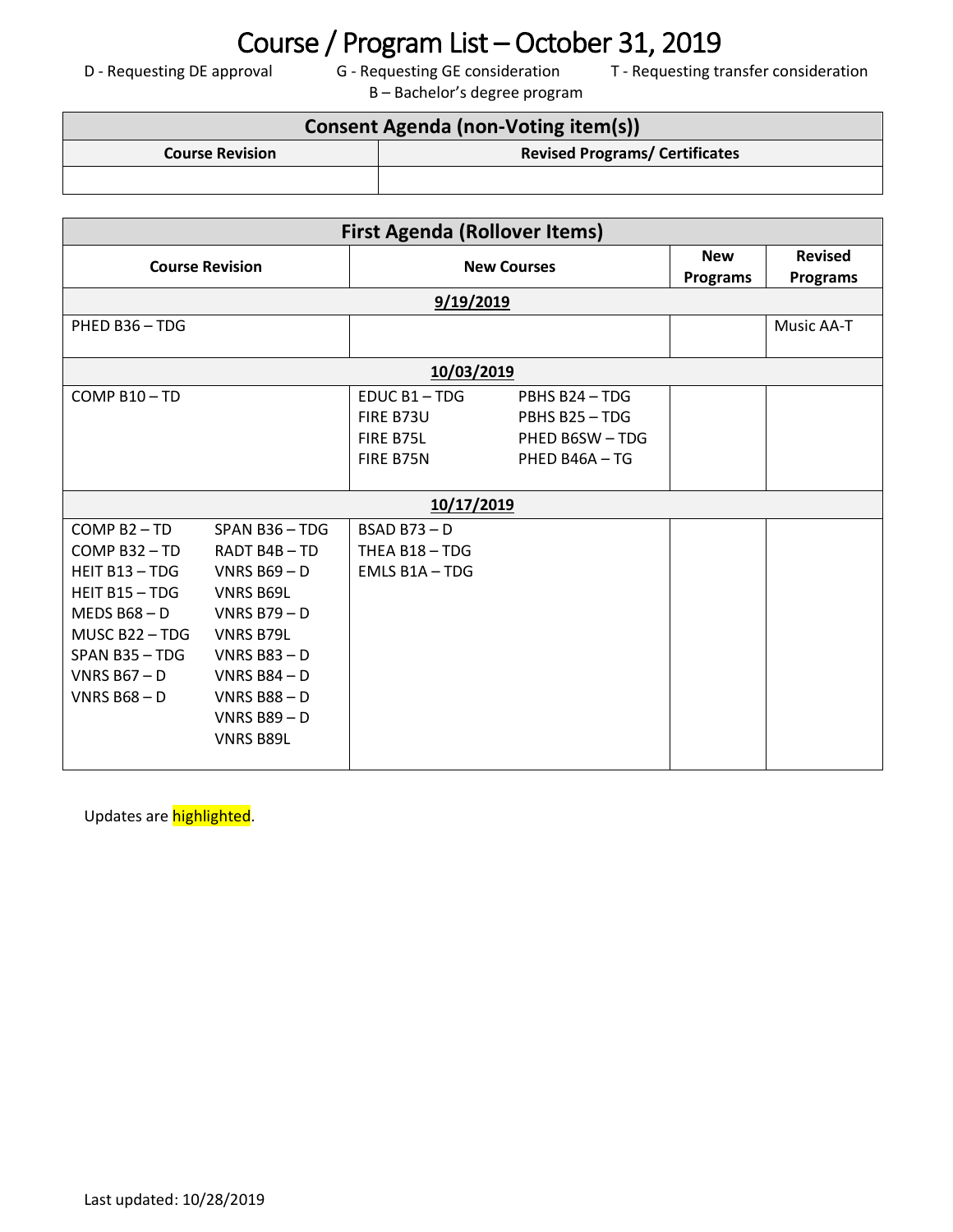# Course / Program List – October 31, 2019<br>
G - Requesting GE consideration<br>
T - Requesting tr

B – Bachelor's degree program

D - Requesting DE approval G - Requesting GE consideration T - Requesting transfer consideration

| First Agenda - 10/31/2019<br>Team Reviews Due before 11/07/2019 |                                                 |                     |                                                                |                        |                    |  |  |  |
|-----------------------------------------------------------------|-------------------------------------------------|---------------------|----------------------------------------------------------------|------------------------|--------------------|--|--|--|
| <b>Revised Programs</b>                                         |                                                 | <b>New Programs</b> |                                                                |                        |                    |  |  |  |
| <b>Elementary Teacher Education AA-T</b>                        |                                                 |                     | Chemistry AS - UC                                              |                        |                    |  |  |  |
| <b>Mechanized Agriculture AS</b>                                |                                                 |                     | <b>EMLS CoA</b>                                                |                        |                    |  |  |  |
|                                                                 |                                                 |                     | Food Science and Technology AS<br>Paraprofessional Level I JSC |                        |                    |  |  |  |
|                                                                 |                                                 |                     | Paraprofessional Level II CoA                                  |                        |                    |  |  |  |
|                                                                 |                                                 |                     | Paraprofessional Level III CoA                                 |                        |                    |  |  |  |
|                                                                 |                                                 |                     |                                                                |                        |                    |  |  |  |
| <b>Course Revision</b>                                          |                                                 |                     |                                                                |                        | <b>New Courses</b> |  |  |  |
| <b>Team B</b>                                                   | <b>Team D</b>                                   | <b>Team F</b>       |                                                                | <b>Team G</b>          | Team I             |  |  |  |
| ACDV B55                                                        | ENGL B1A - TDG                                  | MUSC B32-TD         |                                                                | ACDV B82               | ACDV B85NC         |  |  |  |
| ASL B77-D                                                       | HEIT B60 - TDG                                  | MUSC B33-TD         |                                                                | ACDV B82NC             | ACDV B86NC         |  |  |  |
| BSAD B1-TD                                                      | HIST B9-TDG                                     |                     | MUSC B34 - TD                                                  |                        | EDUC $B80 - D$     |  |  |  |
|                                                                 | BSAD B2-TD<br><b>INDA B105-B</b><br>MUSC B36-TD |                     |                                                                | <b>Team H</b>          | EDUC B80NC         |  |  |  |
| <b>Team C</b>                                                   | <b>Team E</b>                                   | <b>Team G</b>       |                                                                | ACDV B83<br>ACDV B83NC |                    |  |  |  |
| COMP B21-TD                                                     | MATH B6D-TDG                                    | RADT B4A-TD         |                                                                | ACDV B84               |                    |  |  |  |
| COMP B33-TD                                                     | MEDS $B69 - D$                                  | RABT B10-TD         |                                                                | ACDV B84NC             |                    |  |  |  |
| COMP B34-TD                                                     | MUSC B30-TD                                     |                     |                                                                |                        |                    |  |  |  |
| EDUC B24-TD                                                     | MUSC B31-TD                                     |                     |                                                                |                        |                    |  |  |  |
|                                                                 |                                                 |                     |                                                                |                        |                    |  |  |  |
| <b>DE Assignments</b>                                           |                                                 |                     |                                                                |                        |                    |  |  |  |
|                                                                 | <b>New Courses</b>                              |                     |                                                                |                        |                    |  |  |  |
| ASL B77 $-D$                                                    | ENGL B1A - TDG                                  |                     | <b>Team A</b>                                                  |                        | $EDUCB80 - D$      |  |  |  |
| BSAD B1-TD                                                      | HEIT B60 - TDG                                  |                     | MUSC B32-TD                                                    |                        |                    |  |  |  |
| BSAD B2-TD                                                      | HIST B9-TDG                                     |                     | MUSC B33-TD                                                    |                        |                    |  |  |  |
| COMP B21-TD                                                     | MATH B6D - TDG                                  |                     | MUSC B34-TD                                                    |                        |                    |  |  |  |
| COMP B33-TD                                                     | MEDS $B69 - D$                                  |                     | MUSC B36-TD                                                    |                        |                    |  |  |  |
| COMP B34 - TD                                                   | MUSC B30-TD                                     |                     | RADT B4A - TD                                                  |                        |                    |  |  |  |
| EDUC B24 - TD                                                   | MUSC B31-TD                                     |                     | RADT B10-TD                                                    |                        |                    |  |  |  |
| <b>GE Assignments</b>                                           |                                                 |                     |                                                                |                        |                    |  |  |  |
|                                                                 | <b>New Courses</b>                              |                     |                                                                |                        |                    |  |  |  |
| ENGL B1A - TDG                                                  | HIST B9-TDG                                     |                     |                                                                |                        | PBHS B24-TDG       |  |  |  |
| HEIT B60 - TDG                                                  | MATH B6D - TDG                                  |                     |                                                                |                        |                    |  |  |  |
|                                                                 |                                                 |                     |                                                                |                        |                    |  |  |  |

Updates are highlighted.